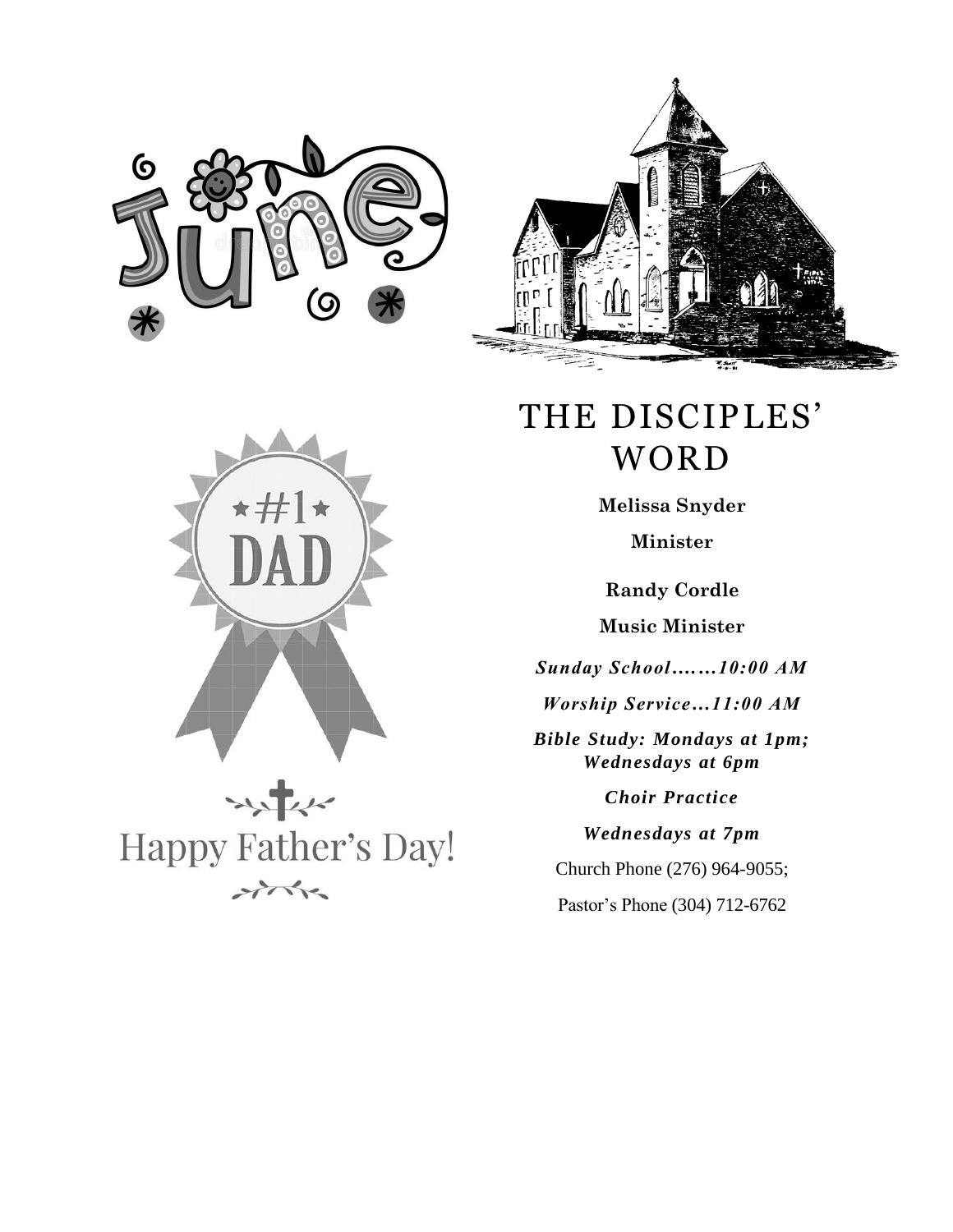I recently began to (re)read one of my favorite novels, *Prodigal Summer,* by Barbara Kingsolver. The novel takes place in a remote town in Appalachia Kentucky, and centers on three characters. Deanna is a forty-year-old woman, who divorced her husband of fifteen years, two years before the start of the novel. After her divorce, she becomes a forest ranger and moves to a cabin in the middle of the woods and her only human contact is the delivery boy who drops off her living essentials once a month. Lusa is a newly married young woman from the city of Lexington who follows her husband back to his small town, a farming community, and there she struggles with finding her place in her new marriage, and in a new town. The final character is an old curmudgeon named Garnett who is very set in his ways and lives a very ordered life until his new neighbor moves in and brings chaos into his life. As the novel progresses, we learn more of each character's backstory. How they got to be where they are. Of course, in the climax of the novel, each character is met with a challenge that shakes them to their very core. A challenge that causes each character to stop and question who they are, what they are doing with their life, where are they supposed to go from where they currently are, and once they get to where they are supposed to be going, what do they do? As the novel comes to an end, we see that all the character conflicts are resolved. Maybe not necessarily in a way that the characters or the readers envisioned, but the conflicts are resolved and each character has made peace with their life.

As I was reading this novel, and saw each character struggling with life, and the concept they all faced, "Who am I?", as they asked themselves, "What am I doing?", I realized that much like these characters, we will face the similar challenges. We will be met with challenges in our lives that shake us to our very core. Challenges that cause us to question who we are, what are we doing with our lives, where are we supposed to go from where we currently are, and once we get to where we are supposed to be, what are we to do? We will all struggle, it is part of life. We will struggle in our faith when we work and try to make a difference and feel that we aren't actually making any difference at all. We will struggle in our faith when we see acts of hate and violence happen such as the recent school shootings. We will struggle in our faith when we pray to God for answers for help and guidance and we feel that we are being ignored. However, as we face these challenges, as we struggle in our faith, we must remember one very important thing: God is here. When we struggle and we ask ourselves, "Who am I?" The answer is, "I am a child of God." When we wonder where we are to go, what we are to do, we must trust in God as he leads us and guides down the paths of righteousness. We must listen for that still small voice that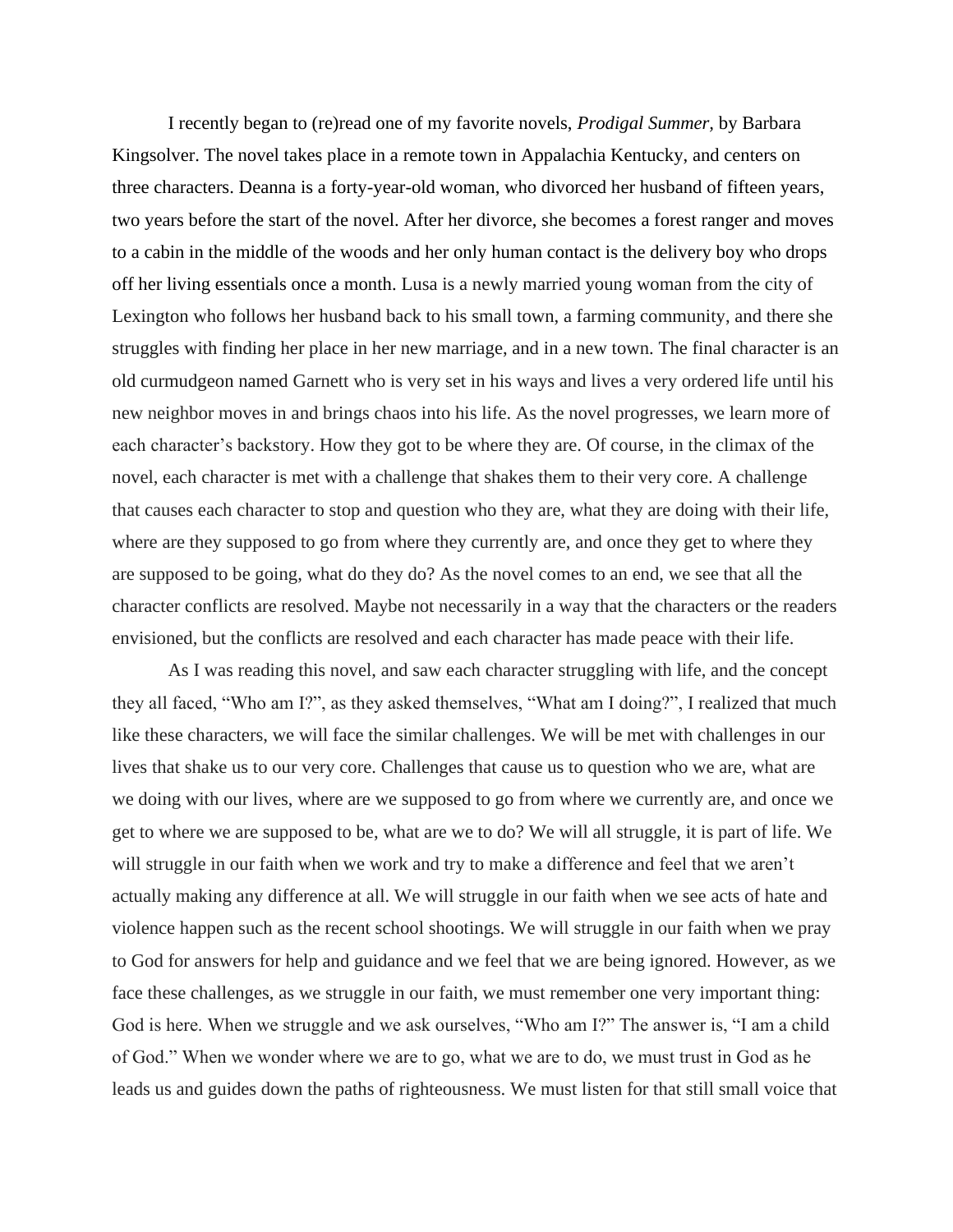speaks to us and tells us what to do, where to go. When we struggle in the face of challenges that shake us up and knock us down, we listen to the words from the Prophet Isaiah that remind us that God is here with us, now and forever. "I have chosen you and have not rejected you. So do not fear, for I am with you; do not be dismayed, for I am your God. I will strengthen you and help you; I will uphold you with my righteous right hand. For I am the Lord your God who takes hold of your right hand and says to you; do not fear; I will help you. Do not be afraid." May we all go forth with a renewed sense of who we are as a Child of God, persevering through our challenges, no matter what they are, and remember that through all things, God is with us.

Your Sister in Christ, Pastor Melissa



On **Wednesday June 1 at 6pm,** the town of Richlands will be having the Senior Parade through town, to honor the high school graduates. Our church will be handing out candy bags to all the seniors. If there is anyone who would like to help, we will be meeting at the church at 4:30pm.



On **Wednesday, June 1,** the senior class members of Young Life will be hosting a Hot Dog Lunch Sale. For \$10 you get: one hot dog, chips, a drink, and one cookie. The senior class members of Young Life will deliver your lunch to you. All proceeds go to support the Richlands Young Life. To place an order the day of the event, please call or text Keisha at 276-202-0953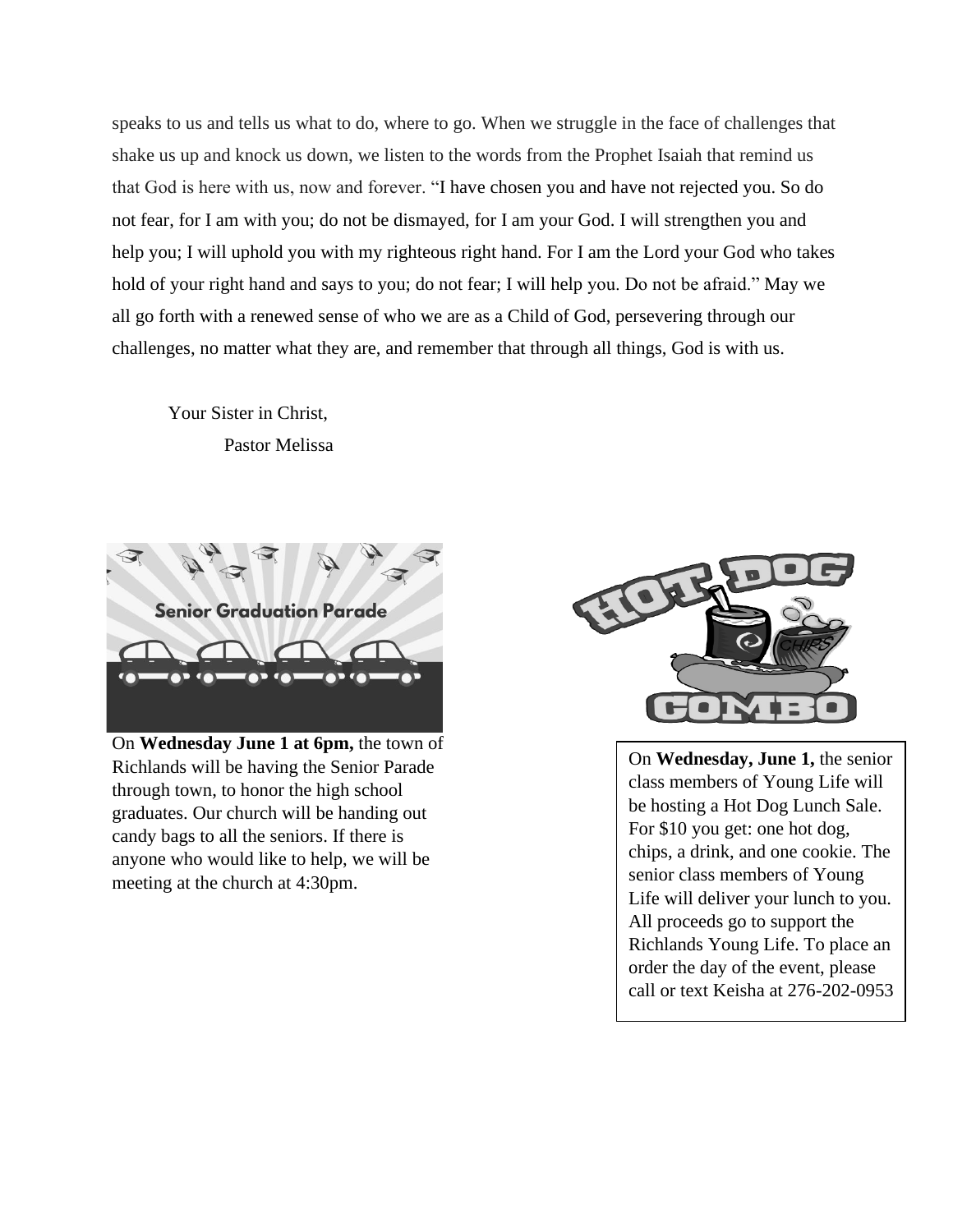## **Prayer Concerns as of May 25, 2022**



Family of Judy McGee, Family of RA Cook, Amanda Keen, Art Novak, Bob Moir, Brady Hess, Brenda Lawson, Brenda Williams, Claude Branch, Colton Collins, David Sims,

Destiny Coleman, Donna Marie, Dominic Mackey, Dewayne Keen, Elaine Butler, Ellis Conn, Flora Lawson, Global Pandemic Patients, James Lane, Jamie Stanley, Irene & Jeffery Mills, James Church, Jennifer Newberry, Jeff Jesse, Johnny Aven, Jody Fuller, Karen Murphy, Kelli McKean, Kip & Donna Kirby, Linda McGlothlin, Larry Puckett, Lucy Hurley, Madison Hartner, Main Street School, Mozel Cordle, Pam Helbert, Patty Pruett, Rod Moore, Sarah Yates, Sadie Mackey, Sheila Boyd, Sophia Hagy, TCPS, Terry Blacken, Texas School Shooting Victims and Families, Tim Scott, Tom Short, Tony Matney, Ukraine, Unspoken Requests, Wanda Lawson, Woody Church, Zach & Ellie Moore, Zane Settle.

## **Birthdays in June**



2<sup>nd</sup>- Donna Kirby 8<sup>th</sup>- Logan Forrest 13- Lyda Goforth 13<sup>th</sup>- John Hess 18<sup>th</sup>-Glenna Hagy



Regional Assembly will be on **Saturday, June 4th ,** at the University of Lynchburg. Pastor Melissa will be attending. If anyone is interested in

attending, please contact the church office.

1 st annual Sam Whited Memorial Gospel Music Festival will be on Saturday **June 4,** 



**2022,** at the Russell County Government Center, in Lebanon VA. Free Admission! **Performances** by: Michael Combs, The Whisnants,

Troy Burns Family, The Lore Family, Kevin Spencer, Trae & Whitney, James and Starla Dean, Eddie Street, & Servant's Heart. There will be a food truck and activities for kids!



PENTECOST SUNDAY

We will be celebrating Pentecost Sunday on **June 5, 2022.** Please join us as we commemorate the birthday of God's Holy Apostolic Church.



## **Board Meeting**

**Reminder**: The next board meeting is scheduled for June 12, 2022 following the worship service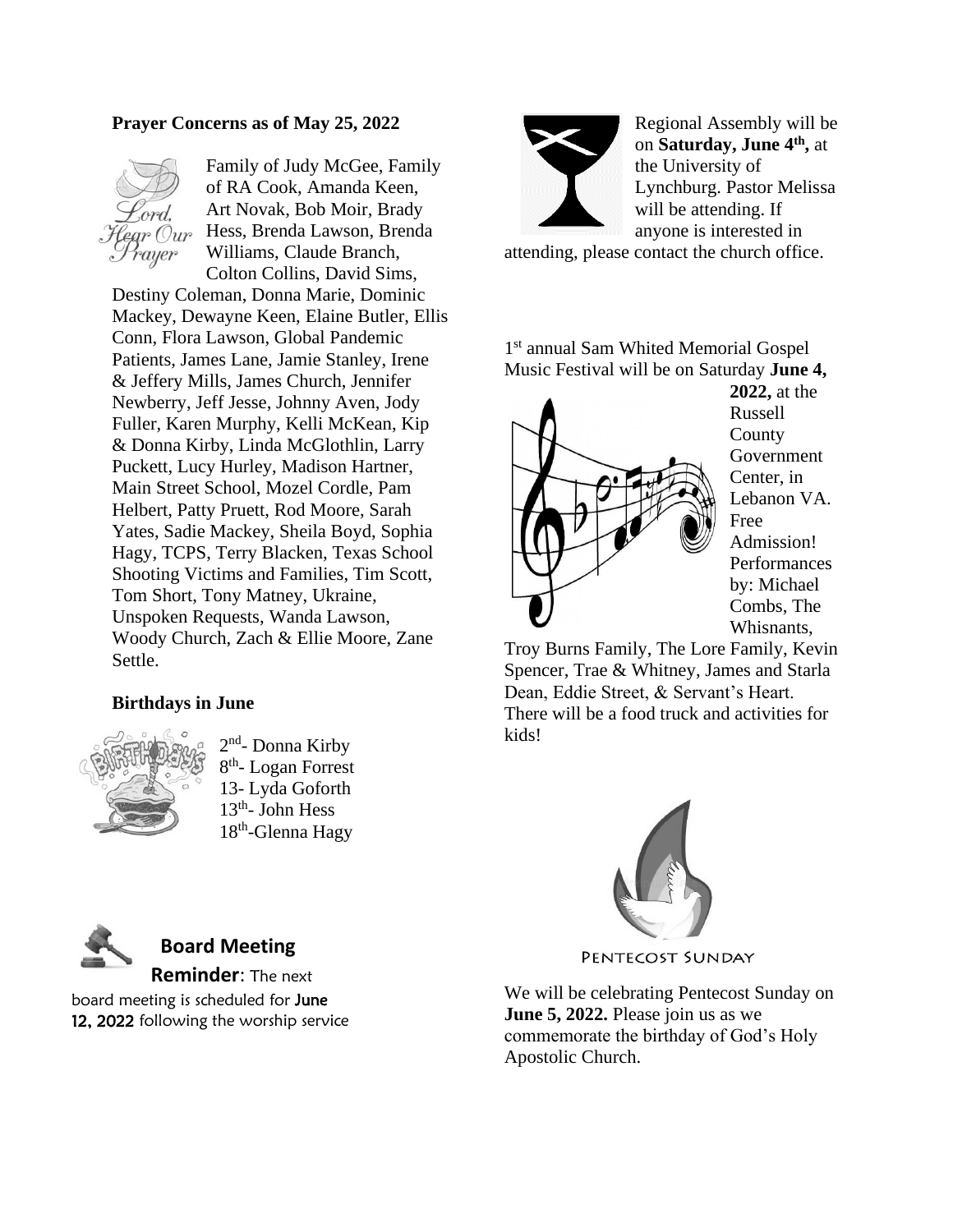

| Name:               |               |   |                           |                 |        |   |                                   |                |        |         |                 |             |   |   |              |                         |
|---------------------|---------------|---|---------------------------|-----------------|--------|---|-----------------------------------|----------------|--------|---------|-----------------|-------------|---|---|--------------|-------------------------|
| <b>Father's Day</b> |               |   |                           |                 |        |   |                                   |                |        |         |                 |             |   |   |              |                         |
|                     |               |   |                           |                 |        |   |                                   |                |        |         | <b>SOLUTION</b> |             |   |   |              |                         |
| Word Search         |               |   |                           |                 |        |   |                                   |                |        |         |                 |             |   |   |              |                         |
|                     |               |   |                           |                 |        |   |                                   |                |        |         |                 |             |   |   |              |                         |
| C                   | Q             | М | M                         | Q               | S      |   |                                   |                | N      | $\circ$ | P               | Y           | 1 | N | L            | J                       |
| R                   |               |   | O                         | $\checkmark$    |        | G |                                   | R              | Е      | S       | Р               | Ε           | C | т | G            | O                       |
| Α                   |               | O | κ                         | R               | U      | Q | κ                                 | Α              | G      | S       | S               | Ε           | Q | κ | L            | κ                       |
| v                   |               | 7 | С                         | н               | P      |   | w                                 | κ              | R      | С       | н               | O           | G | U | Q            | Ε                       |
| N                   |               |   | $\circ$                   | υ               | ×      | А | Ρ                                 | B              | А      | А       | Ρ               | Q           | R | κ | Q            | S                       |
| т                   | D             | н | S                         | R               | F      | Α |                                   | н              | E      | R       | w               | Т           | x | ı | Α            | U                       |
| $\circ$             | R             |   |                           | F               |        | U | н                                 | N              | R      |         | Q               | Т           | D | S | H.           | Z                       |
| Q                   | F             |   |                           | F               | S      | Ε | z                                 | т              | Q      | N       | Л               | z           | А | S | $\mathbf{J}$ | M                       |
| B                   | N             |   |                           | J               |        | Ð | Ρ                                 | Л              | в      | G       | z               | w           | Ρ | Ε | C            | н                       |
| C                   | S             | M |                           | ₽               |        |   |                                   | F              | Y.     | J       | D               | л           | Ε | S | F            | Т                       |
| Ε                   |               |   |                           |                 |        |   |                                   |                | S      | н       | κ               | B           | B | з | S            | P                       |
| Т                   | U             | B |                           | А               | N      | N | ×                                 | т              | B      | G       | X               | н           | Ε | к | ÷            | R                       |
| н                   |               |   | Z                         | υ               | G      | S | O                                 | P              | w      |         |                 | $\mathbb N$ | Р | Ζ | v            | $\circ$                 |
| $\circ$             | x             |   |                           | G               | Р      | в | w                                 | M              | Ε      | M       |                 | R           |   | Ε | S            | т                       |
| U                   | Y             |   | Q                         | н               |        |   | G                                 |                | R      |         | w               | Ε           | н | w | Ζ            | Ε                       |
| G                   | D             |   | N                         | Τ               |        |   |                                   | М              | D      | Υ       | F               | S           | S | к | С            | С                       |
| н                   | Т             | S |                           | Ε               | C      |   |                                   | Ł              | Р      | ×       |                 | P           | J | з | w            | Т                       |
| Т                   | κ             |   |                           | R               |        | ₽ | C                                 | т              | S      | N       | M               | Ε           | F |   | P            | v                       |
| F                   | O             | s | N                         | S               | Q      | × | ×                                 | z              | C      | R       |                 | C           |   | Q | G            | ×                       |
| U                   |               | в |                           |                 | O      | P | А                                 | R              | Ε      | N       | т               | т           | O | Ρ | G            | C                       |
| Ŀ                   | M             |   |                           | Ρ               |        | R | ×                                 | N              | N      | N       | κ               | w           | G | н | B            | $\times$                |
| к                   | κ             |   | S                         | S               | Ε      | S | G                                 | O              | v      | S       | M               | M           |   | х | Т            | D                       |
|                     | <b>FATHER</b> |   |                           |                 | CARING |   |                                   |                | PARENT |         |                 |             |   |   |              |                         |
| <b>FISIHING</b>     |               |   |                           | <b>MEMORIES</b> |        |   |                                   | <b>RESPECT</b> |        |         |                 |             |   |   |              |                         |
| <b>HOLIDAY</b>      |               |   |                           | <b>CHILDREN</b> |        |   |                                   | KISSES         |        |         |                 |             |   |   |              |                         |
| LAUGHTER<br>SPECIAL |               |   | <b>RESPECT</b><br>PROTECT |                 |        |   | <b>JOKES</b><br><b>THOUGHTFUL</b> |                |        |         |                 |             |   |   |              |                         |
|                     |               |   |                           |                 |        |   |                                   |                |        |         |                 |             |   |   |              | © Monsterwordsearch.com |